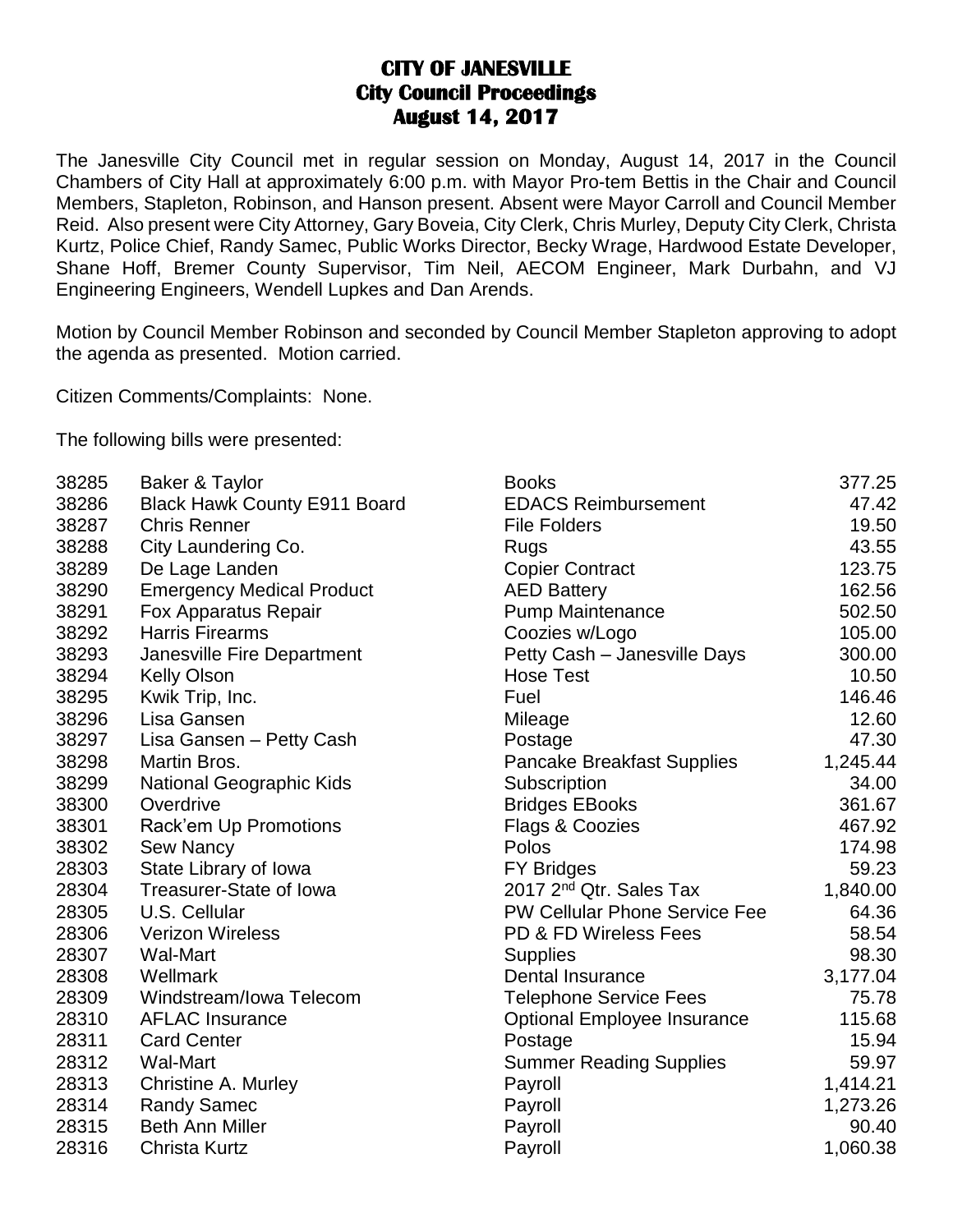| 28317 | Kathryn Behnke                   | Payroll                                      | 31.90     |
|-------|----------------------------------|----------------------------------------------|-----------|
| 28318 | Rebeca Wrage                     | Payroll                                      | 1,176.18  |
| 28319 | <b>Eric VerSteegt</b>            | Payroll                                      | 279.84    |
| 28320 | <b>Dustin Mooty</b>              | Payroll                                      | 957.74    |
| 28321 | Cody Brown                       | Payroll                                      | 173.18    |
| 28322 | Lisa Gansen                      | Payroll                                      | 676.81    |
| 28323 | Jason Hoerman                    | Payroll                                      | 1,017.74  |
| 28324 | <b>VOID</b>                      |                                              | .00       |
| 28325 | <b>IPERS</b>                     | <b>IPERS</b>                                 | 3,615.91  |
| 28326 | <b>Treasurer-State of Iowa</b>   | <b>State Taxes</b>                           | 904.00    |
| 28327 | Sun Life Financial               | Employee Life & Disability Insurance         | 356.28    |
| 28328 | <b>Wayne Olson Memorial</b>      | <b>Memorial Donation</b>                     | 40.00     |
| 28329 | Christine A. Murley              | Payroll                                      | 1,414.21  |
| 28330 | <b>Tina Ristau</b>               | Payroll                                      | 31.90     |
| 28331 | <b>Randy Samec</b>               | Payroll                                      | 1,294.19  |
| 28332 | <b>Beth Ann Miller</b>           | Payroll                                      | 127.63    |
| 28333 | <b>Christa Kurtz</b>             | Payroll                                      | 907.21    |
| 28334 | Rebecca Wrage                    | Payroll                                      | 1,212.71  |
| 28335 | <b>Jason Hildebrand</b>          | Payroll                                      | 139.11    |
| 28336 | <b>Eric VerSteegt</b>            | Payroll                                      | 47.30     |
| 28337 | <b>Dustin Mooty</b>              | Payroll                                      | 1,053.68  |
| 28338 | Lisa Gansen                      | Payroll                                      | 722.56    |
| 28339 | Jason Hoerman                    | Payroll                                      | 1,010.49  |
| 28340 | <b>Aable Pest Control</b>        | <b>Mosquito Control Treatments</b>           | 1,250.00  |
| 28341 | <b>AECOM</b>                     | <b>Engineering Fees</b>                      | 4,774.40  |
| 28342 | <b>AFLAC Insurance</b>           | <b>Optional Employee Insurance</b>           | 115.68    |
| 28343 | Ahlers & Cooney, PC              | <b>Bonding Attorney Fees</b>                 | 5,461.87  |
| 28344 | <b>Black Hawk Waste Disposal</b> | Garbage & Recycling Collection Fees 7,290.28 |           |
| 28345 | <b>Blazek Corporation</b>        | <b>BRWI Project Construction Fees</b>        | 70,294.26 |
| 28346 | <b>Bluhm Electric</b>            | 30 GE Repair                                 | 400.00    |
| 28347 | <b>Boveia Law Firm</b>           | <b>Attorney Fees</b>                         | 4,704.44  |
| 28348 | <b>VOID</b>                      |                                              | .00       |
| 28348 | <b>Card Center</b>               | Fuel & Meal Expenses                         | 305.87    |
| 28350 | Christine A. Murley              | Mileage Reimbursement                        | 9.00      |
| 28351 | De Lage Landen                   | <b>Copier Lease Fee</b>                      | 123.75    |
| 28352 | <b>Elsamiller Electric</b>       | Sewer LS/Pump Repair                         | 1,962.78  |
| 28353 | Hawkins, Inc.                    | Azone 15 Bulk - Chemical                     | 366.60    |
| 28354 | <b>IIMC</b>                      | <b>Membership Dues</b>                       | 185.00    |
| 28355 | <b>INRCOG</b>                    | FY'18 Dues                                   | 437.10    |
| 28356 | lowa DNR                         | Permit Fee & Exam Processing Fee             | 240.00    |
| 28357 | <b>Iowa One Call</b>             | <b>One Call Fees</b>                         | 119.00    |
| 28358 | Janesville Lumber                | <b>Black Top Patch &amp; Misc. Supplies</b>  | 135.71    |
| 28359 | Janesville Post Office           | <b>Forever Postage Stamps</b>                | 147.00    |
| 28360 | Jason Hoerman                    | <b>Meal Reimbursement</b>                    | 23.07     |
| 28361 | <b>Keystone Laboratories</b>     | Samples                                      | 332.50    |
| 28362 | <b>VOID</b>                      |                                              | .00       |
| 28363 | <b>VOID</b>                      |                                              | .00       |
| 28364 | Kwik Trip, Inc.                  | Fuel                                         | 766.91    |
| 28365 | L-Tron Corporation               | <b>Barcode Scanner</b>                       | 22.50     |
| 28366 | <b>Laser Line Striping</b>       | <b>Restripe Center Lines</b>                 | 2,948.00  |
| 28367 | Marco, Inc.                      | Copy Fees                                    | 222.48    |
| 28368 | <b>Menards</b>                   | Wood Stakes & Wasp Spray                     | 18.93     |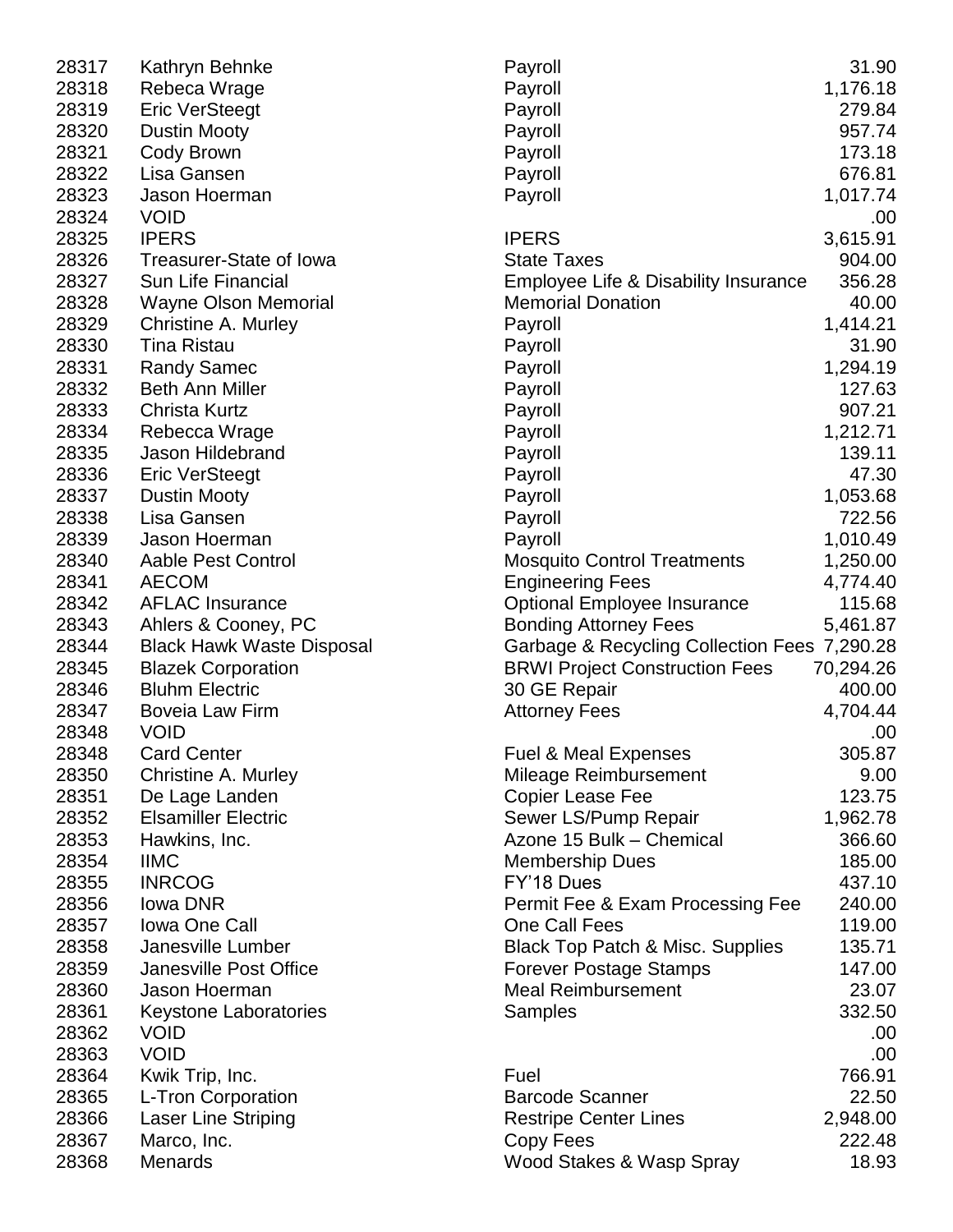| 28369   | <b>VOID</b>                           |                                | .00.     |
|---------|---------------------------------------|--------------------------------|----------|
| 28370   | Mid American Energy Company           | <b>Monthly Utility Fees</b>    | 1,985.45 |
| 28371   | Midwest Radar & Equipment             | <b>Radar Certification Fee</b> | 80.00    |
| 28372   | Moen Concrete, Inc.                   | Gate, Pipe Bollards, Paving    | 7,326.84 |
| 28373   | <b>Rite Price Office Supply</b>       | <b>Trash Cans &amp; Paper</b>  | 97.41    |
| 28374   | Safariland                            | <b>Test Kit/Shipping</b>       | 31.49    |
| 28375   | Special Janesville Library            | <b>City Contribution</b>       | 7,502.34 |
| 28376   | Tim & Mike's Auto Repair              | Radiator                       | 1,091.00 |
| 28377   | Unity Point-Allen Occupational Health | Hep. B Injection               | 82.00    |
| 28378   | <b>Water Environment Federation</b>   | <b>Membership Dues</b>         | 95.00    |
| 28379   | <b>Waverly Newspapers</b>             | <b>Publication Fees</b>        | 572.57   |
| 28380   | Waverly Tire Co.                      | Lawnmower Tube                 | 24.00    |
| 28381   | Windstream/Iowa Telecom               | <b>Telephone Service Fees</b>  | 406.61   |
| 28382   | Janesville Post Office                | <b>Utility Billing Postage</b> | 138.95   |
| 3196367 | <b>EFTPS</b>                          | <b>Payroll Taxes</b>           | 2,900.20 |
| 3196368 | <b>EFTPS</b>                          | <b>Payroll Taxes</b>           | 2,880.79 |

(Disbursements: General-37,715.70, Road Use-6,523.08, Special Events-850.00, Summer Recreation Program-32.69, Volunteer Fire Dept.-3,182.28, Special Library-4,285.61, Park Expansion & Improvements-8,576.84, Water & Sewer Improvements-4,774.40, Barrick Road Water Improvement Project-70,294.26, Water-5,928.22, Sewer-7,760.30, and Refuse-8,724.46 = 158,647.84)

RESOLUTION #1589 – A RESOLUTION ALLOWING CLAIMS FOR THE MONTH OF AUGUST 2017. BE IT RESOLVED BY THE CITY COUNCIL OF THE CITY OF JANESVILLE, IOWA, that the foregoing claims be allowed as presented and warrants for the same be issued to the City Treasurer. BE IT FURTHER RESOLVED that the City Clerk is hereby authorized, empowered, and directed to draw and issue warrants on the respective funds and accounts. Resolved by Council Member Stapleton and second by Council Member Robinson to approve the bills as presented. Roll Call Vote: Ayes – Hanson, Bettis, Robinson, and Stapleton. Nays – None. Absent – Council Member Reid. Resolution approved and adopted this 14<sup>th</sup> day of August 2017.

ATTEST: \_\_\_\_\_\_\_\_\_\_\_\_\_\_\_\_\_\_\_\_\_\_\_\_\_\_\_\_\_\_\_ MAYOR PRO-TEM: \_\_\_\_\_\_\_\_\_\_\_\_\_\_\_\_\_\_\_\_\_\_\_\_

Motion by Council Member Hanson and seconded by Council Member Stapleton to approve the following Consent Agenda items: July 10, 2017 City Council Proceedings, August 1, 2017 and August 8, 2017 Special City Council Proceedings, July 31, 2017 Budget & Treasurer Reports, Duane Kiene's resignation from the Janesville Library Board, Jen Renner's appointment to the Janesville Library Board for a term expiring 7/2020, and Police Chief, Randy Samec and First Responder, Eric VerSteegt (as volunteer only) to attend the free Iowa Statewide Traffic Incident Management (TIM) Conference on 9/6/17 at the Iowa State Center Scheman Building in Ames and pay the appropriate costs for wages and meals. Roll Call Vote: Ayes – Stapleton, Robinson, Bettis, and Hanson. Nays – None. Absent – Council Member Reid. Motion carried.

Public Works Director Wrage and Police Chief Samec presented their monthly reports to the Council.

Mayor Pro-tem Bettis announced this was the time and place for the public hearing and meeting on the matter of the authorization of a Loan and Disbursement Agreement by and between the City and the Iowa Finance Authority, and the issuance to the Iowa Finance Authority of not to exceed \$708,000 Water Revenue Capital Loan Notes to evidence the obligations of the City under said Loan and Disbursement Agreement, in order to provide funds to pay costs of acquisition, construction, reconstruction, extending, remodeling, improving, repairing and equipping all or part of the Municipal Water Utility, including those costs associated with construction of new water main and related site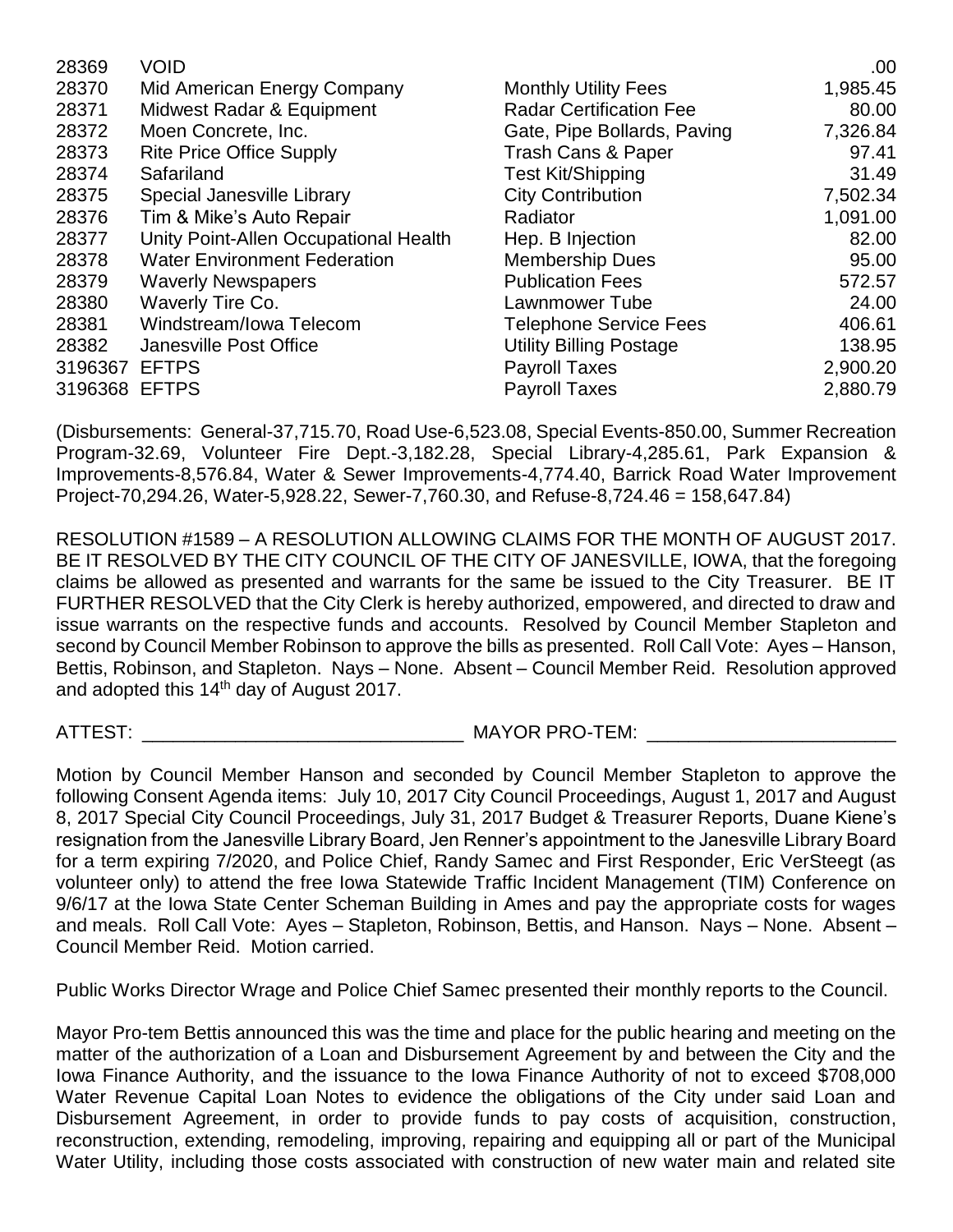improvements, and that notice of the proposed action by the City Council to institute proceedings for the authorization of the Loan and Disbursement Agreement and the issuance of the Notes had been published pursuant to the provisions of Sections 384.24A and 384.83 of the City Code of Iowa as amended.

The Mayor Pro-tem then asked the Clerk whether any written objections had been filed by any City resident or property owner to the proposal. The City Clerk advised the Mayor Pro-tem and City Council that 0 written objections had been filed. The Mayor Pro-tem then called for oral objections to the proposal and 0 were made. Whereupon the Mayor Pro-tem declared the time for receiving oral and written objections to be closed.

Resolved by Council Member Robinson and seconded by Council Member Stapleton to approve RESOLUTION #1593 – A RESOLUTION INSTITUTING PROCEEDINGS TO TAKE ADDITIONAL ACTION FOR THE AUTHORIZATION OF A LOAN AND DISBURSEMENT AGREEMENT AND THE ISSUANCE OF NOT TO EXCEED \$708,000 WATER REVENUE CAPITAL LOAN NOTES. Roll Call Vote: Ayes - Hanson, Bettis, Robinson, and Stapleton. Nays – None. Absent – Council Member Reid. Resolution approved and adopted this 14<sup>th</sup> day of August 2017.

ATTEST: \_\_\_\_\_\_\_\_\_\_\_\_\_\_\_\_\_\_\_\_\_\_\_\_\_\_\_\_\_\_\_ MAYOR PRO-TEM: \_\_\_\_\_\_\_\_\_\_\_\_\_\_\_\_\_\_\_\_\_\_\_\_

Motion by Council Member Stapleton and seconded by Council Member Hanson to approve the Form of Tax Exemption Certificate. Roll Call Vote: Ayes – Hanson, Bettis, Robinson, and Stapleton. Nays – None. Absent – Council Member Reid.

Resolved by Council Member Robinson and seconded by Council Member Stapleton to approve RESOLUTION #1594 – A RESOLUTION APPROVING AND AUTHORIZING A FORM OF LOAN AND DISBURSEMENT AGREEMENT BY AND BETWEEN THE CITY OF JANESVILLE AND THE IOWA FINANCE AUTHORITY, AND AUTHORIZING AND PROVIDING FOR THE ISSUANCE AND SECURING THE PAYMENT OF \$708,000 WATER REVENUE CAPITAL LOAN NOTES, SERIES 2017, OF THE CITY OF JANESVILLE, IOWA, UNDER THE PROVISIONS OF THE CODE OF IOWA, AND PROVIDING FOR A METHOD OF PAYMENT OF SAID NOTES. Roll Call Vote: Ayes – Stapleton, Robinson, Bettis, and Hanson. Nays – None. Absent – Council Member Reid. Resolution approved and adopted this  $14<sup>th</sup>$  day of August 2017.

ATTEST: THE CONSTRUCTION CONTROLLER MAYOR PRO-TEM:

Motion by Council Member Stapleton and seconded by Council Member Hanson to approve payment of Blazek Corporation's Pay Estimate #1 totaling \$70,294.26. Roll Call Vote: Ayes – Hanson, Bettis, Robinson, and Stapleton. Nays – None. Absent – Council Member Reid. Motion carried.

The Mayor Pro-tem announced that this was the time and place fixed for the public hearing on the matter of the adoption of the proposed Amendment No. 1 to the City of Janesville Urban Renewal Plan, the Mayor Pro-tem first asked for the report of the Mayor, or her delegate, with respect to the consultation held with the affected taxing entities to discuss the proposed Amendment. The Council was informed that the consultation was duly held as ordered by the Council, and that 0 written recommendations were received from affected taxing entities. The report of the Mayor, or her delegate, with respect to the consultation was placed on file for consideration by the Council.

The City also was informed that the proposed Amendment had been approved by the Planning and Zoning Commission as being in conformity with the general plan for development of the City as a whole, as set forth in the minutes or report of the Commission. The report or minutes were placed on file for consideration by the Council.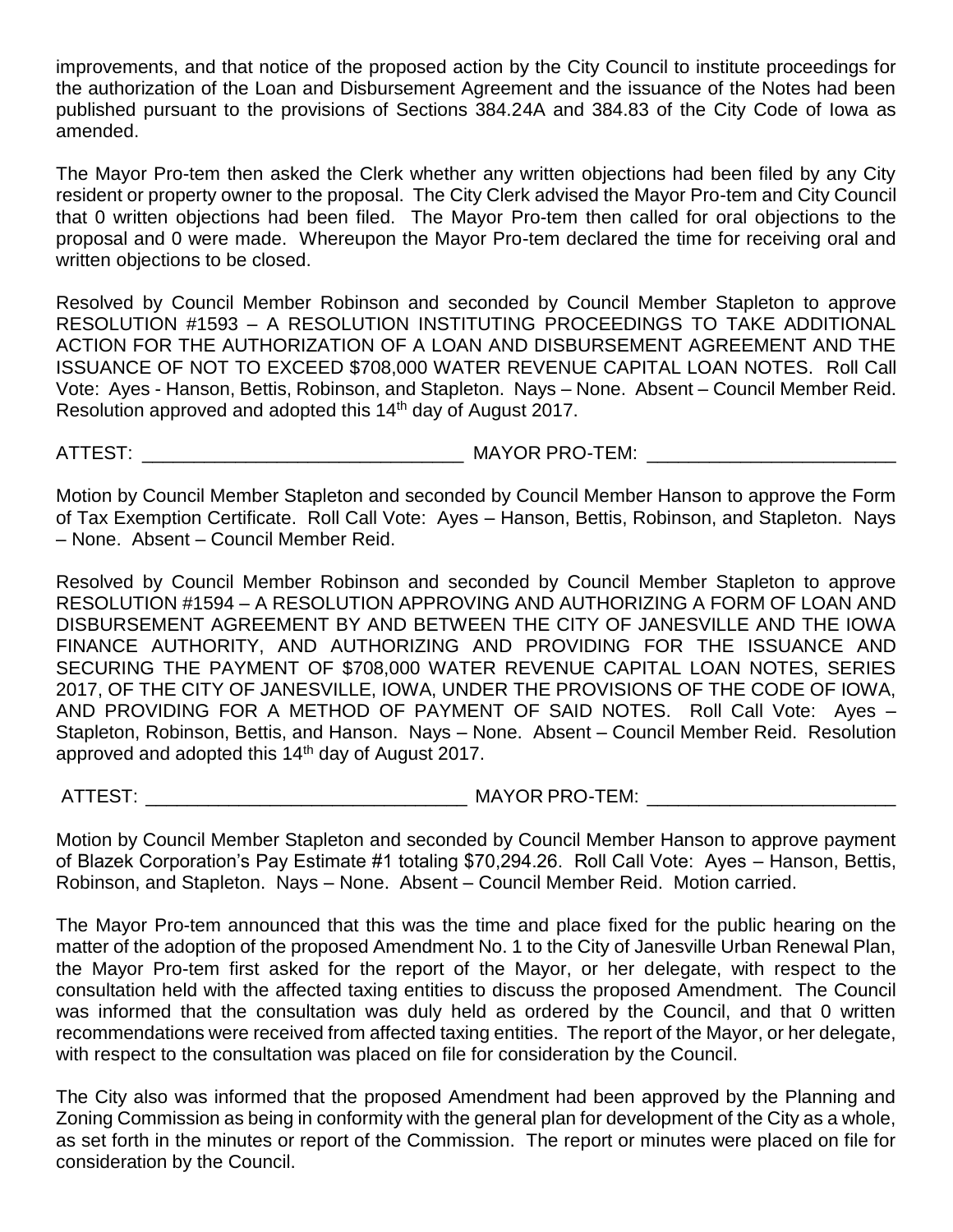The Mayor Pro-tem then asked the City Clerk whether any written objections had been filed with respect to the proposed Amendment, and the City Clerk reported that 0 written objections thereto had been filed. The Mayor Pro-tem then called for any oral objections to the adoption of the Amendment No. 1 to the City of Janesville Urban Renewal Plan and 0 were made. The public hearing was then closed.

Resolved by Council Member Hanson and seconded by Council Member Robinson to approve RESOLUTION #1590 – A RESOLUTION DETERMINING AN AREA OF THE CITY TO BE AN ECONOMIC DEVELOPMENT AREA, AND THAT THE REHABILITATION, CONSERVATION, REDEVELOPMENT, DEVELOPMENT, OR A COMBINATION THEREOF, OF SUCH AREA IS NECESSARY IN THE INTEREST OF THE PUBLIC HEALTH, SAFETY OR WELFARE OF THE RESIDENTS OF THE CITY; DESIGNATING SUCH AREA AS APPROPRIATE FOR URBAN RENEWAL PROJECTS; AND ADOPTING AMENDMENT NO. 1 TO THE CITY OF JANESVILLE URBAN RENEWAL PLAN. Roll Call Vote: Ayes – Hanson, Bettis, Robinson, and Stapleton. Nays – None. Absent – Council Member Reid. Resolution approved and adopted this 14<sup>th</sup> day of August 2017.

ATTEST: \_\_\_\_\_\_\_\_\_\_\_\_\_\_\_\_\_\_\_\_\_\_\_\_\_\_\_\_\_\_\_ MAYOR PRO-TEM: \_\_\_\_\_\_\_\_\_\_\_\_\_\_\_\_\_\_\_\_\_\_\_\_

Motion by Council Member Stapleton and seconded by Council Member Hanson to approve ORDINANCE #327 – AN ORDINANCE AMENDING ORDINANCE NO. 216, PROVIDING THAT GENERAL PROPERTY TAXES LEVIED AND COLLECTED EACH YEAR ON ALL PROPERTY LOCATED WITHIN THE AMENDED CITY OF JANESVILLE URBAN RENEWAL AREA, IN THE CITY OF JANESVILLE, COUNTIES OF BREMER AND BLACK HAWK, STATE OF IOWA, BY AND FOR THE BENEFIT OF THE STATE OF IOWA, CITY OF JANESVILLE, COUNTIES OF BREMER AND BLACK HAWK, JANESVILLE COMMUNTY SCHOOL DISTRICT, AND OTHER TAXING DISTRICTS, BE PAID TO A SPECIAL FUND FOR PAYMENT OF PRINCIPAL AND INTEREST ON LOANS, MONIES ADVANCED TO AND INDEBTNESS, INCLUDING BONDS ISSUED OR TO BE ISSUED, INCURRED BY THE CITY IN CONNECTION WITH THE AMENDED CITY OF JANESVILLE URBAN RENEWAL AREA (AMENDMENT NO. 1 TO THE CITY OF JANESVILLE URBAN RENEWAL PLAN) on its first reading. Roll Call Vote: Ayes – Stapleton, Robinson, Bettis, and Hanson. Nays – None. Absent – Council Member Reid. Motion carried.

The Mayor Pro-tem announced that this was the time and place fixed for a public hearing on the matter of the adoption of the proposed Hardwood Estates Urban Renewal Plan. The Mayor Pro-tem first asked for the report of the Mayor, or her delegate, with respect to the consultation held with the affected taxing entities to discuss the proposed Plan. The Council was informed that the consultation was duly held as ordered by the Council, and that 0 written recommendations were received from affected taxing entities. The report of the Mayor, or her delegate, with respect to the consultation was placed on file for consideration by the Council.

The City also was informed that the proposed Plan had been approved by the Planning and Zoning Commission as being in conformity with the general plan for development of the City as a whole, as set forth in the minutes or report of the Commission. The report or minutes were placed on file for consideration by the Council.

The Mayor Pro-tem then asked the City Clerk whether any written objections had been filed with respect to the proposed Plan, and the City Clerk reported that 0 written objections thereto had been filed. The Mayor Pro-tem then called for any oral objections to the adoption of the Hardwood Estates Urban Renewal Plan and 0 were made. The public hearing was then closed.

Resolved by Council Member Stapleton and seconded by Council Member Robinson to approve RESOLUTION #1591 – A RESOLUTION DETERMINING AN AREA OF THE CITY TO BE AN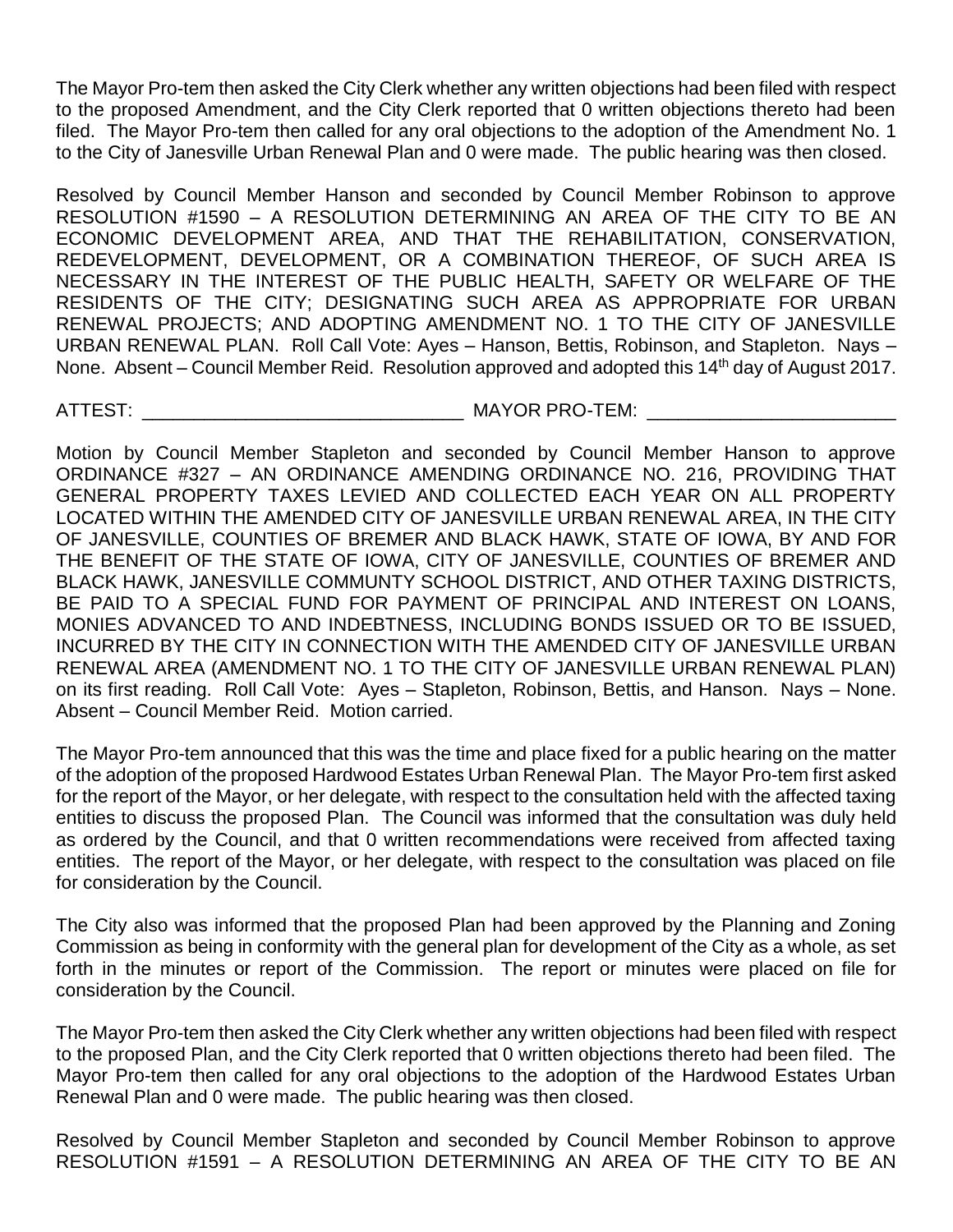ECONOMIC DEVELOPMENT AREA, AND THAT THE REHABILITATION, CONSERVATION, REDEVELOPMENT, DEVELOPMENT, OR A COMBINATION THEREOF, OF SUCH AREA IS NECESSARY IN THE INTEREST OF THE PUBLIC HEALTH, SAFETY OR WELFARE OF THE RESIDENTS OF THE CITY; DESIGNATING SUCH AREA AS APPROPRIATE FOR URBAN RENEWAL PROJECTS; AND ADOPTING THE HARDWOOD ESTATES URBAN RENEWAL PLAN. Roll Call Vote: Ayes – Hanson, Bettis, Robinson, and Stapleton. Nays – None. Absent – Council Member Reid. Resolution approved and adopted this 14<sup>th</sup> day of August 2017.

ATTEST: \_\_\_\_\_\_\_\_\_\_\_\_\_\_\_\_\_\_\_\_\_\_\_\_\_\_\_\_\_\_\_ MAYOR PRO-TEM: \_\_\_\_\_\_\_\_\_\_\_\_\_\_\_\_\_\_\_\_\_\_\_\_

Motion by Council Member Robinson and seconded by Council Member Stapleton to approve ORDINANCE #328 – AN ORDINANCE PROVIDING THAT GENERAL PROPERTY TAXES LEVIED AND COLLECTED EACH YEAR ON ALL PROPERTY LOCATED WITHIN THE HARDWOOD ESTATES URBAN RENEWAL AREA, IN THE CITY OF JANESVILLE, COUNTY OF BREMER, STATE OF IOWA, BY AND FOR THE BENEFIT OF THE STATE OF IOWA, CITY OF JANESVILLE, COUNTY OF BREMER, JANESVILLE COMMUNITY SCHOOL DISTRICT, AND OTHER TAXING DISTRICTS, BE PAID TO A SPECIAL FUND FOR PAYMENT OF PRINCIPAL AND INTEREST ON LOANS, MONIES ADVANCED TO AND INDEBTEDNESS, INCLUDING BONDS ISSUED OR TO BE ISSUED, INCURRED BY THE CITY IN CONNECTION WITH THE HARDWOOD ESTATES URBAN RENEWAL AREA (THE HARDWOOD ESTATES URBAN RENEWAL PLAN) on its first reading. Motion carried.

The Mayor Pro-tem announced that this was the time and place for the public hearing and meeting on the matter of the proposal to approve and authorize execution of a Development Agreement by and between the City of Janesville and GSH Ventures, LLC, and that notice of the proposed action by the Council to enter into said Agreement had been published pursuant to the provisions of Section 364.6 of the City Code of Iowa.

The Mayor Pro-tem then asked the Clerk whether any written objections had been filed by any City resident or property owner to the proposed action. The Clerk advised the Mayor Pro-tem and the Council that 0 written objections had been filed. The Mayor Pro-tem then called for oral objections and 0 were made. Whereupon, the Mayor declared the time for receiving oral and written objections to be closed.

Resolved by Council Member Stapleton and seconded by Council Member Hanson to approve RESOLUTION #1592 – A RESOLUTION APPROVING AND AUTHORIZING EXECUTION OF A DEVELOPMENT AGREEMENT BY AND BETWEEN THE CITY OF JANESVILLE AND GSH VENTURES, LLC. Roll Call Vote: Ayes – Stapleton, Robinson, Bettis, and Hanson. Nays – None. Absent – Council Member Reid. Resolution approved and adopted this 14th day of August 2017.

ATTEST: \_\_\_\_\_\_\_\_\_\_\_\_\_\_\_\_\_\_\_\_\_\_\_\_\_\_\_\_\_\_\_ MAYOR PRO-TEM: \_\_\_\_\_\_\_\_\_\_\_\_\_\_\_\_\_\_\_\_\_\_\_\_

Motion by Council Member Robinson and seconded by Council Member Stapleton to approve ORDINANCE #322 – AN ORDINANCE AMENDING SECTION 17.04 OF CHAPTER 17 REGARDING REGULAR COUNCIL MEETINGS FOR THE CITY OF JANESVILLE, BREMER COUNTY, IOWA on its third and/or final reading. Roll Call Vote: Ayes – Hanson, Bettis, Robinson, and Stapleton. Nays – None. Absent – Council Member Reid. Motion carried.

Motion by Council Member Stapleton and seconded by Council Member Hanson to approve ORDINANCES #323 – AN ORDINANCE PROVIDING FOR THE VACATION OF THE ALLEY BETWEEN LOTS NOS. 1, 2, 3, 4, 5, 6, 7, AND 8 IN BLOCK NO. 1 WITHIN THE CITY OF JANESVILLE, AND FURTHER ADJOINING SYCAMORE STREET AS A PART OF THE ORIGINAL PLAT OF THE CITY LOCATED IN BLACK HAWK COUNTY, IOWA on its second reading. Motion carried.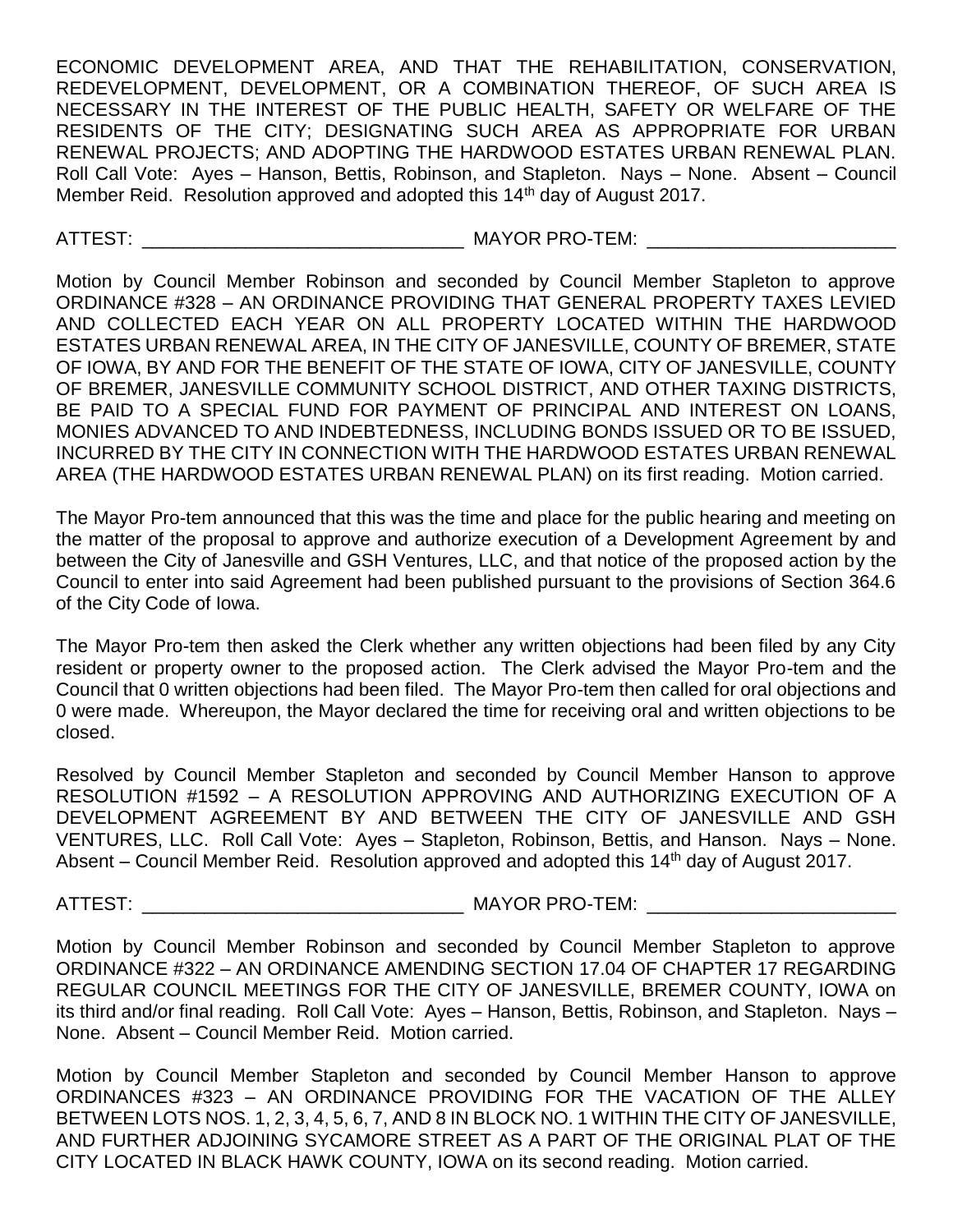Motion by Council Member Hanson and seconded by Council Member Robinson to approve the scheduling of a Public Hearing for 6:00 p.m. on Monday, September 11, 2017 for consideration of the proposed sale of Lot Nos. 1, 2, 3, 4, 5, 6, 7, and 8 in Block No. 1, all within the City of Janesville, Iowa, previously described as being in the Village of Janesville, Iowa as a part of the original plat of the City to James A. and Candice J. Hundley and Steven L. Albers for the cost incurred by the City in vacating and selling same. Motion carried.

Motion by Council Member Robinson and seconded by Council Member Stapleton to approve ORDINANCE #324 – AN ORDINANCE AMENDING THE CODE OF ORDINANCE OF THE CITY OF JANESVILLE, IOWA, BY AMENDING THE WATER RATES FOR SERVICE AS PROVIDED BY SECTION 92.02 OF CHAPTER 92 on its second reading. Motion carried.

Motion by Council Member Robinson and seconded by Council Member Hanson to approve ORDINANCE #325 – AN ORDINANCE AMENDING THE CODE OF ORDINANCE OF THE CITY OF JANESVILLE, IOWA, WITH REGARD TO SEWER SERVICE CHARGES BY AMENDING THE SEWER RATES PROVIDED BY SECTIONS 99.02(1) AND 99.03(1) OF CHAPTER 99 on its second reading. Motion carried.

Motion by Council Member Hanson and seconded by Council Member Stapleton to approve, as amended, ORDINANCE #326 – AN ORDINANCE AMENDING CHAPTER 47 REGARDING PARK REGULATIONS BY ADDING SECTION 47.07 CITY SHELTER USAGE AND FEES on its first reading. Motion carried.

Mr. Durbahn reported that funding has not yet been secured for the construction of the  $7<sup>th</sup>$  Street Pump Station Project. He and Harmon Mallhi are working closely with Maggie Burger of Speer Financial to determine alternative funding sources.

Resolved by Council Member Hanson and seconded by Council Member Stapleton to approve RESOLUTION #1582 – A FORMAL RESOLUTION APPROVING THE PRELIMINARY PLAT OF SANDS 3RD ADDITION BY THE CITY OF JANESVILLE, BREMER COUNTY, IOWA. Roll Call Vote: Ayes – Hanson, Bettis, Robinson, and Stapleton. Nays – None. Absent – Council Member Reid. Resolution approved and adopted this 14<sup>th</sup> day of August 2017.

ATTEST: AND AN ALL AND MAYOR PRO-TEM:

Resolved by Council Member Stapleton and seconded by Council Member Hanson to approve RESOLUTION #1583 – A RESOLUTION APPROVING AND AUTHORIZING THE EXECUTION OF A CONTRACT FOR COMPLETION OF IMPROVEMENTS TO INSURE THE COMPLETION OF PUBLIC IMPROVEMENTS REQUIRED IN CONNECTION WITH THE APPROVAL OF THE FINAL PLAT OF SANDS THIRD ADDITION, CITY OF JANESVILLE, BREMER COUNTY, IOWA. Roll Call Vote: Ayes – Stapleton, Robinson, Bettis, and Hanson. Nays – None. Absent – Council Member Reid. Resolution approved and adopted this 14<sup>th</sup> day of August 2017.

ATTEST: THE STIMULT AND A LOCAL THE MAYOR PRO-TEM:

Motion by Council Member Hanson and seconded by Council Member Stapleton to approve the Written Statement of Intent. Motion carried.

The City Clerk opened the following sealed bid proposals for the FY 2016/17 Annual Exam: Keith Oltrogge, CPA - \$2500, RFSW Certified Public Accountants – no longer performing city exams/audits, and Konlage & Olson, P.C. - \$2950.